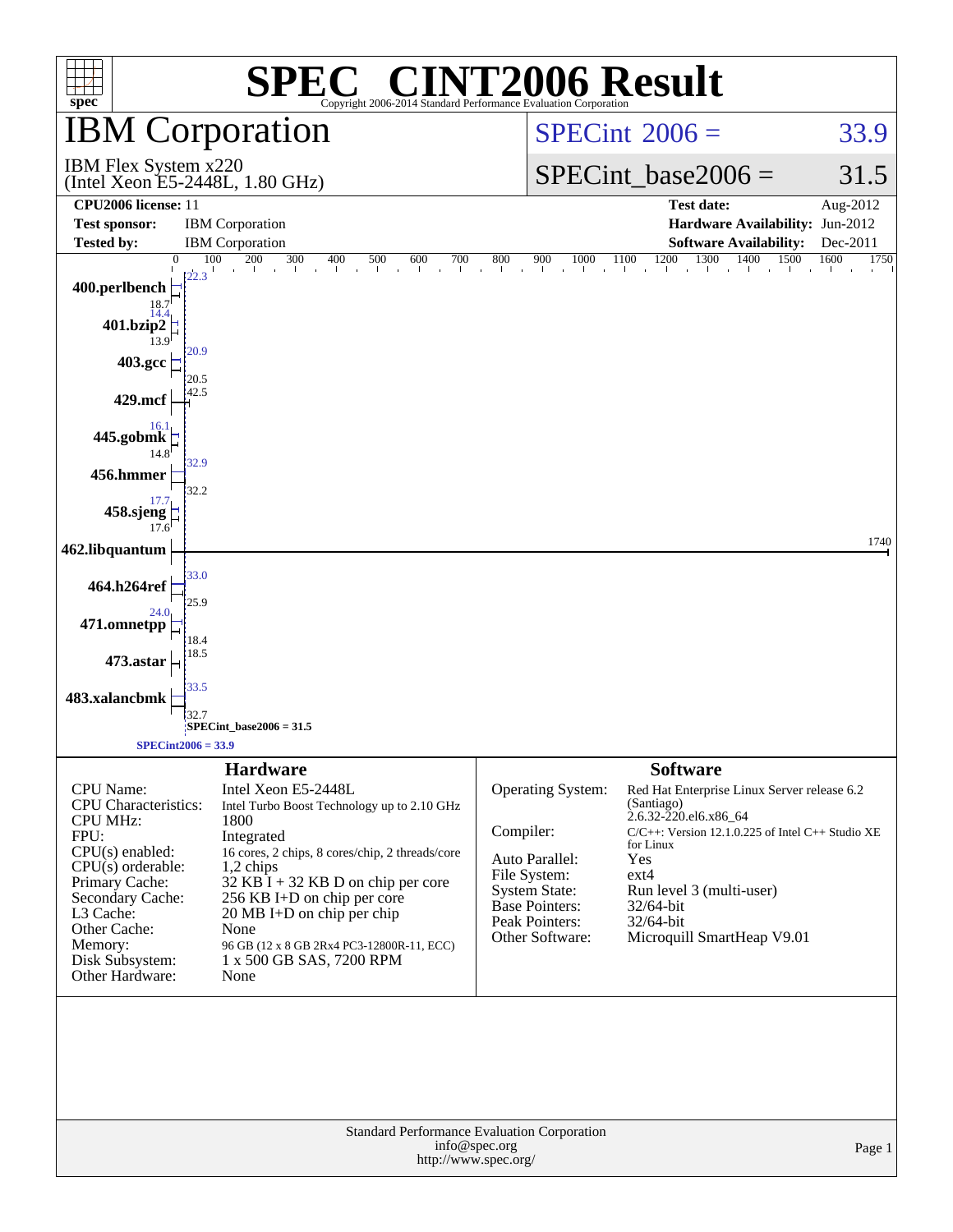

## IBM Corporation

#### $SPECint2006 = 33.9$  $SPECint2006 = 33.9$

IBM Flex System x220

(Intel Xeon E5-2448L, 1.80 GHz)

SPECint base2006 =  $31.5$ 

**[CPU2006 license:](http://www.spec.org/auto/cpu2006/Docs/result-fields.html#CPU2006license)** 11 **[Test date:](http://www.spec.org/auto/cpu2006/Docs/result-fields.html#Testdate)** Aug-2012 **[Test sponsor:](http://www.spec.org/auto/cpu2006/Docs/result-fields.html#Testsponsor)** IBM Corporation **[Hardware Availability:](http://www.spec.org/auto/cpu2006/Docs/result-fields.html#HardwareAvailability)** Jun-2012 **[Tested by:](http://www.spec.org/auto/cpu2006/Docs/result-fields.html#Testedby)** IBM Corporation **[Software Availability:](http://www.spec.org/auto/cpu2006/Docs/result-fields.html#SoftwareAvailability)** Dec-2011

#### **[Results Table](http://www.spec.org/auto/cpu2006/Docs/result-fields.html#ResultsTable)**

|                   | <b>Base</b>                                       |              |                |              |                |                                                     | <b>Peak</b>    |              |                |              |                |              |
|-------------------|---------------------------------------------------|--------------|----------------|--------------|----------------|-----------------------------------------------------|----------------|--------------|----------------|--------------|----------------|--------------|
| <b>Benchmark</b>  | <b>Seconds</b>                                    | <b>Ratio</b> | <b>Seconds</b> | <b>Ratio</b> | <b>Seconds</b> | <b>Ratio</b>                                        | <b>Seconds</b> | <b>Ratio</b> | <b>Seconds</b> | <b>Ratio</b> | <b>Seconds</b> | <b>Ratio</b> |
| $ 400$ .perlbench | 522                                               | 18.7         | 522            | 18.7         | 521            | 18.8                                                | 438            | 22.3         | 437            | 22.4         | 437            | 22.3         |
| 401.bzip2         | 695                                               | 13.9         | 693            | 13.9         | 694            | 13.9                                                | 672            | 14.4         | 670            | 14.4         | 671            | <u>14.4</u>  |
| $403.\text{gcc}$  | 392                                               | 20.5         | 391            | 20.6         | 393            | 20.5                                                | 385            | 20.9         | 385            | 20.9         | 385            | 20.9         |
| $429$ mcf         | 215                                               | 42.4         | 212            | 43.0         | 215            | 42.5                                                | 215            | 42.4         | 212            | 43.0         | 215            | 42.5         |
| $445$ .gobmk      | 708                                               | 14.8         | 709            | 14.8         | 709            | 14.8                                                | 653            | 16.1         | 653            | <b>16.1</b>  | 653            | 16.1         |
| $456.$ hmmer      | 290                                               | 32.1         | 290            | 32.2         | 290            | 32.2                                                | 284            | 32.8         | 284            | 32.9         | 284            | 32.9         |
| $458$ .sjeng      | 687                                               | 17.6         | 687            | 17.6         | 687            | 17.6                                                | 686            | 17.6         | 685            | 17.7         | 685            | 17.7         |
| 462.libquantum    | 11.9                                              | 1740         | 11.9           | 1740         | 11.9           | 1740                                                | 11.9           | 1740         | 11.9           | 1740         | <b>11.9</b>    | 1740         |
| 464.h264ref       | 855                                               | 25.9         | 857            | 25.8         | 854            | 25.9                                                | 678            | 32.7         | 664            | 33.3         | 670            | 33.0         |
| 471.omnetpp       | 340                                               | 18.4         | 339            | 18.4         | 340            | 18.4                                                | 260            | 24.0         | 261            | 24.0         | 260            | 24.1         |
| $473.$ astar      | 379                                               | 18.5         | 382            | 18.4         | 378            | 18.6                                                | 379            | 18.5         | 382            | 18.4         | 378            | 18.6         |
| 483.xalancbmk     | 211                                               | 32.7         | 211            | 32.7         | 213            | 32.4                                                | 206            | 33.4         | 206            | 33.5         | 206            | 33.5         |
|                   | Decute ennoye in the order in which they were mun |              |                |              |                | Dold underlined text indicates a madien measurement |                |              |                |              |                |              |

Results appear in the [order in which they were run.](http://www.spec.org/auto/cpu2006/Docs/result-fields.html#RunOrder) Bold underlined text [indicates a median measurement.](http://www.spec.org/auto/cpu2006/Docs/result-fields.html#Median)

#### **[Operating System Notes](http://www.spec.org/auto/cpu2006/Docs/result-fields.html#OperatingSystemNotes)**

Stack size set to unlimited using "ulimit -s unlimited"

#### **[Platform Notes](http://www.spec.org/auto/cpu2006/Docs/result-fields.html#PlatformNotes)**

 Operating Mode set to Maximum Perfomance in BIOS Sysinfo program /cpu2006.1.2/config/sysinfo.rev6800 \$Rev: 6800 \$ \$Date:: 2011-10-11 #\$ 6f2ebdff5032aaa42e583f96b07f99d3 running on kestral-pete Sat Aug 11 19:06:19 2012

 This section contains SUT (System Under Test) info as seen by some common utilities. To remove or add to this section, see: <http://www.spec.org/cpu2006/Docs/config.html#sysinfo>

 From /proc/cpuinfo model name : Intel(R) Xeon(R) CPU E5-2448L 0 @ 1.80GHz 2 "physical id"s (chips) 32 "processors" cores, siblings (Caution: counting these is hw and system dependent. The following excerpts from /proc/cpuinfo might not be reliable. Use with caution.) cpu cores : 8 siblings : 16 physical 0: cores 0 1 2 3 4 5 6 7 physical 1: cores 0 1 2 3 4 5 6 7 cache size : 20480 KB

From /proc/meminfo

Continued on next page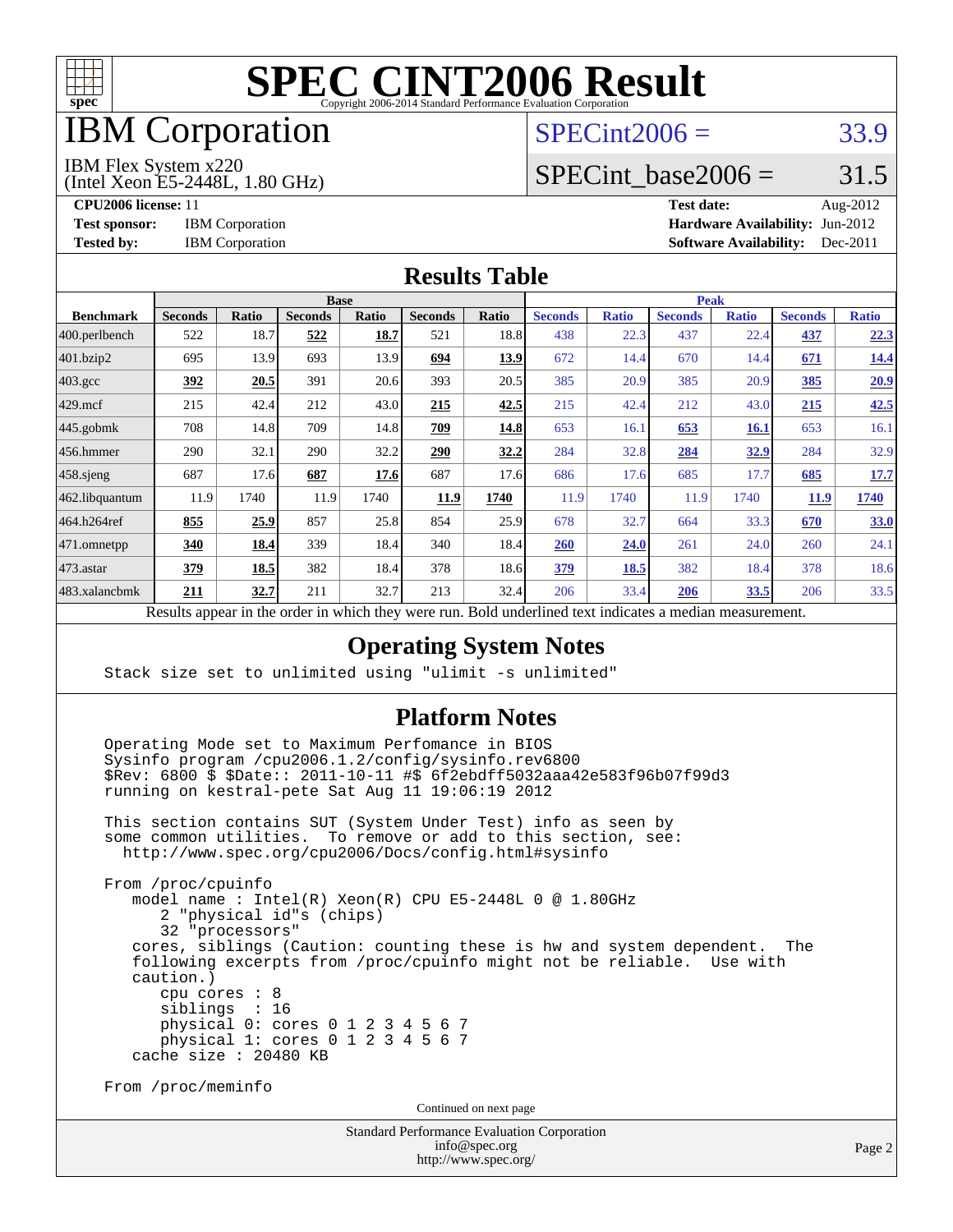

IBM Corporation

 $SPECint2006 = 33.9$  $SPECint2006 = 33.9$ 

(Intel Xeon E5-2448L, 1.80 GHz) IBM Flex System x220

SPECint base2006 =  $31.5$ 

**[Test sponsor:](http://www.spec.org/auto/cpu2006/Docs/result-fields.html#Testsponsor)** IBM Corporation **[Hardware Availability:](http://www.spec.org/auto/cpu2006/Docs/result-fields.html#HardwareAvailability)** Jun-2012 **[Tested by:](http://www.spec.org/auto/cpu2006/Docs/result-fields.html#Testedby)** IBM Corporation **IBM** Corporation **[Software Availability:](http://www.spec.org/auto/cpu2006/Docs/result-fields.html#SoftwareAvailability)** Dec-2011

**[CPU2006 license:](http://www.spec.org/auto/cpu2006/Docs/result-fields.html#CPU2006license)** 11 **[Test date:](http://www.spec.org/auto/cpu2006/Docs/result-fields.html#Testdate)** Aug-2012

#### **[Platform Notes \(Continued\)](http://www.spec.org/auto/cpu2006/Docs/result-fields.html#PlatformNotes)**

 MemTotal: 99042280 kB HugePages Total: 0 Hugepagesize: 2048 kB

 /usr/bin/lsb\_release -d Red Hat Enterprise Linux Server release 6.2 (Santiago)

From /etc/\*release\* /etc/\*version\*

 redhat-release: Red Hat Enterprise Linux Server release 6.2 (Santiago) system-release: Red Hat Enterprise Linux Server release 6.2 (Santiago) system-release-cpe: cpe:/o:redhat:enterprise\_linux:6server:ga:server

uname -a:

 Linux kestral-pete 2.6.32-220.el6.x86\_64 #1 SMP Wed Nov 9 08:03:13 EST 2011 x86\_64 x86\_64 x86\_64 GNU/Linux

run-level 3 Aug 9 15:25

SPEC is set to: /cpu2006.1.2<br>Filesystem Type Size Type Size Used Avail Use% Mounted on /dev/mapper/vg\_kestralpete-lv\_root ext4 449G 6.2G 420G 2% /

 Additional information from dmidecode: Memory: 12x Micron 36JSF1G72PZ-1G6M1 8 GB 1600 MHz 2 rank

(End of data from sysinfo program)

#### **[General Notes](http://www.spec.org/auto/cpu2006/Docs/result-fields.html#GeneralNotes)**

Environment variables set by runspec before the start of the run: KMP\_AFFINITY = "granularity=fine,scatter" LD\_LIBRARY\_PATH = "/cpu2006.1.2/libs/32:/cpu2006.1.2/libs/64" OMP\_NUM\_THREADS = "16" Binaries compiled on a system with 1x Core i7-860 CPU + 8GB memory using RHEL5.5 Transparent Huge Pages enabled with: echo always > /sys/kernel/mm/redhat\_transparent\_hugepage/enabled Filesystem page cache cleared with: echo 1> /proc/sys/vm/drop\_caches

### **[Base Compiler Invocation](http://www.spec.org/auto/cpu2006/Docs/result-fields.html#BaseCompilerInvocation)**

[C benchmarks](http://www.spec.org/auto/cpu2006/Docs/result-fields.html#Cbenchmarks): [icc -m64](http://www.spec.org/cpu2006/results/res2012q3/cpu2006-20120813-24205.flags.html#user_CCbase_intel_icc_64bit_f346026e86af2a669e726fe758c88044)

Continued on next page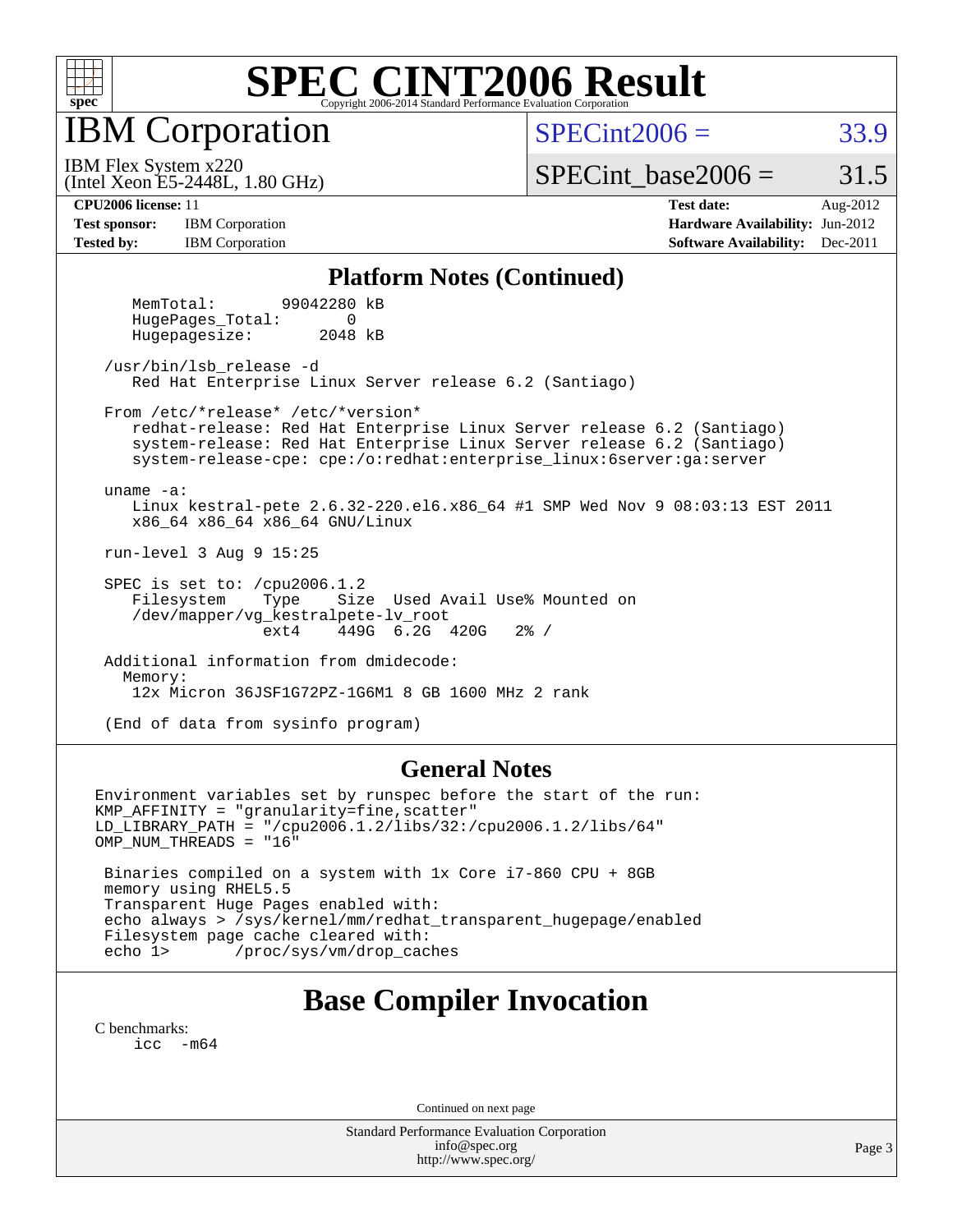

IBM Corporation

 $SPECint2006 = 33.9$  $SPECint2006 = 33.9$ 

(Intel Xeon E5-2448L, 1.80 GHz) IBM Flex System x220

SPECint base2006 =  $31.5$ 

**[CPU2006 license:](http://www.spec.org/auto/cpu2006/Docs/result-fields.html#CPU2006license)** 11 **[Test date:](http://www.spec.org/auto/cpu2006/Docs/result-fields.html#Testdate)** Aug-2012 **[Test sponsor:](http://www.spec.org/auto/cpu2006/Docs/result-fields.html#Testsponsor)** IBM Corporation **[Hardware Availability:](http://www.spec.org/auto/cpu2006/Docs/result-fields.html#HardwareAvailability)** Jun-2012 **[Tested by:](http://www.spec.org/auto/cpu2006/Docs/result-fields.html#Testedby)** IBM Corporation **IBM** Corporation **[Software Availability:](http://www.spec.org/auto/cpu2006/Docs/result-fields.html#SoftwareAvailability)** Dec-2011

### **[Base Compiler Invocation \(Continued\)](http://www.spec.org/auto/cpu2006/Docs/result-fields.html#BaseCompilerInvocation)**

[C++ benchmarks:](http://www.spec.org/auto/cpu2006/Docs/result-fields.html#CXXbenchmarks) [icpc -m64](http://www.spec.org/cpu2006/results/res2012q3/cpu2006-20120813-24205.flags.html#user_CXXbase_intel_icpc_64bit_fc66a5337ce925472a5c54ad6a0de310)

#### **[Base Portability Flags](http://www.spec.org/auto/cpu2006/Docs/result-fields.html#BasePortabilityFlags)**

 400.perlbench: [-DSPEC\\_CPU\\_LP64](http://www.spec.org/cpu2006/results/res2012q3/cpu2006-20120813-24205.flags.html#b400.perlbench_basePORTABILITY_DSPEC_CPU_LP64) [-DSPEC\\_CPU\\_LINUX\\_X64](http://www.spec.org/cpu2006/results/res2012q3/cpu2006-20120813-24205.flags.html#b400.perlbench_baseCPORTABILITY_DSPEC_CPU_LINUX_X64) 401.bzip2: [-DSPEC\\_CPU\\_LP64](http://www.spec.org/cpu2006/results/res2012q3/cpu2006-20120813-24205.flags.html#suite_basePORTABILITY401_bzip2_DSPEC_CPU_LP64) 403.gcc: [-DSPEC\\_CPU\\_LP64](http://www.spec.org/cpu2006/results/res2012q3/cpu2006-20120813-24205.flags.html#suite_basePORTABILITY403_gcc_DSPEC_CPU_LP64) 429.mcf: [-DSPEC\\_CPU\\_LP64](http://www.spec.org/cpu2006/results/res2012q3/cpu2006-20120813-24205.flags.html#suite_basePORTABILITY429_mcf_DSPEC_CPU_LP64) 445.gobmk: [-DSPEC\\_CPU\\_LP64](http://www.spec.org/cpu2006/results/res2012q3/cpu2006-20120813-24205.flags.html#suite_basePORTABILITY445_gobmk_DSPEC_CPU_LP64) 456.hmmer: [-DSPEC\\_CPU\\_LP64](http://www.spec.org/cpu2006/results/res2012q3/cpu2006-20120813-24205.flags.html#suite_basePORTABILITY456_hmmer_DSPEC_CPU_LP64) 458.sjeng: [-DSPEC\\_CPU\\_LP64](http://www.spec.org/cpu2006/results/res2012q3/cpu2006-20120813-24205.flags.html#suite_basePORTABILITY458_sjeng_DSPEC_CPU_LP64) 462.libquantum: [-DSPEC\\_CPU\\_LP64](http://www.spec.org/cpu2006/results/res2012q3/cpu2006-20120813-24205.flags.html#suite_basePORTABILITY462_libquantum_DSPEC_CPU_LP64) [-DSPEC\\_CPU\\_LINUX](http://www.spec.org/cpu2006/results/res2012q3/cpu2006-20120813-24205.flags.html#b462.libquantum_baseCPORTABILITY_DSPEC_CPU_LINUX) 464.h264ref: [-DSPEC\\_CPU\\_LP64](http://www.spec.org/cpu2006/results/res2012q3/cpu2006-20120813-24205.flags.html#suite_basePORTABILITY464_h264ref_DSPEC_CPU_LP64) 471.omnetpp: [-DSPEC\\_CPU\\_LP64](http://www.spec.org/cpu2006/results/res2012q3/cpu2006-20120813-24205.flags.html#suite_basePORTABILITY471_omnetpp_DSPEC_CPU_LP64) 473.astar: [-DSPEC\\_CPU\\_LP64](http://www.spec.org/cpu2006/results/res2012q3/cpu2006-20120813-24205.flags.html#suite_basePORTABILITY473_astar_DSPEC_CPU_LP64) 483.xalancbmk: [-DSPEC\\_CPU\\_LP64](http://www.spec.org/cpu2006/results/res2012q3/cpu2006-20120813-24205.flags.html#suite_basePORTABILITY483_xalancbmk_DSPEC_CPU_LP64) [-DSPEC\\_CPU\\_LINUX](http://www.spec.org/cpu2006/results/res2012q3/cpu2006-20120813-24205.flags.html#b483.xalancbmk_baseCXXPORTABILITY_DSPEC_CPU_LINUX)

### **[Base Optimization Flags](http://www.spec.org/auto/cpu2006/Docs/result-fields.html#BaseOptimizationFlags)**

[C benchmarks](http://www.spec.org/auto/cpu2006/Docs/result-fields.html#Cbenchmarks):

[-xSSE4.2](http://www.spec.org/cpu2006/results/res2012q3/cpu2006-20120813-24205.flags.html#user_CCbase_f-xSSE42_f91528193cf0b216347adb8b939d4107) [-ipo](http://www.spec.org/cpu2006/results/res2012q3/cpu2006-20120813-24205.flags.html#user_CCbase_f-ipo) [-O3](http://www.spec.org/cpu2006/results/res2012q3/cpu2006-20120813-24205.flags.html#user_CCbase_f-O3) [-no-prec-div](http://www.spec.org/cpu2006/results/res2012q3/cpu2006-20120813-24205.flags.html#user_CCbase_f-no-prec-div) [-parallel](http://www.spec.org/cpu2006/results/res2012q3/cpu2006-20120813-24205.flags.html#user_CCbase_f-parallel) [-opt-prefetch](http://www.spec.org/cpu2006/results/res2012q3/cpu2006-20120813-24205.flags.html#user_CCbase_f-opt-prefetch) [-auto-p32](http://www.spec.org/cpu2006/results/res2012q3/cpu2006-20120813-24205.flags.html#user_CCbase_f-auto-p32)

[C++ benchmarks:](http://www.spec.org/auto/cpu2006/Docs/result-fields.html#CXXbenchmarks)

[-xSSE4.2](http://www.spec.org/cpu2006/results/res2012q3/cpu2006-20120813-24205.flags.html#user_CXXbase_f-xSSE42_f91528193cf0b216347adb8b939d4107) [-ipo](http://www.spec.org/cpu2006/results/res2012q3/cpu2006-20120813-24205.flags.html#user_CXXbase_f-ipo) [-O3](http://www.spec.org/cpu2006/results/res2012q3/cpu2006-20120813-24205.flags.html#user_CXXbase_f-O3) [-no-prec-div](http://www.spec.org/cpu2006/results/res2012q3/cpu2006-20120813-24205.flags.html#user_CXXbase_f-no-prec-div) [-opt-prefetch](http://www.spec.org/cpu2006/results/res2012q3/cpu2006-20120813-24205.flags.html#user_CXXbase_f-opt-prefetch) [-auto-p32](http://www.spec.org/cpu2006/results/res2012q3/cpu2006-20120813-24205.flags.html#user_CXXbase_f-auto-p32) [-Wl,-z,muldefs](http://www.spec.org/cpu2006/results/res2012q3/cpu2006-20120813-24205.flags.html#user_CXXbase_link_force_multiple1_74079c344b956b9658436fd1b6dd3a8a) [-L/smartheap -lsmartheap64](http://www.spec.org/cpu2006/results/res2012q3/cpu2006-20120813-24205.flags.html#user_CXXbase_SmartHeap64_5e654037dadeae1fe403ab4b4466e60b)

**[Base Other Flags](http://www.spec.org/auto/cpu2006/Docs/result-fields.html#BaseOtherFlags)**

[C benchmarks](http://www.spec.org/auto/cpu2006/Docs/result-fields.html#Cbenchmarks):

403.gcc: [-Dalloca=\\_alloca](http://www.spec.org/cpu2006/results/res2012q3/cpu2006-20120813-24205.flags.html#b403.gcc_baseEXTRA_CFLAGS_Dalloca_be3056838c12de2578596ca5467af7f3)

### **[Peak Compiler Invocation](http://www.spec.org/auto/cpu2006/Docs/result-fields.html#PeakCompilerInvocation)**

[C benchmarks \(except as noted below\)](http://www.spec.org/auto/cpu2006/Docs/result-fields.html#Cbenchmarksexceptasnotedbelow):  $\text{icc}$  -m64

400.perlbench: [icc -m32](http://www.spec.org/cpu2006/results/res2012q3/cpu2006-20120813-24205.flags.html#user_peakCCLD400_perlbench_intel_icc_a6a621f8d50482236b970c6ac5f55f93)

445.gobmk: [icc -m32](http://www.spec.org/cpu2006/results/res2012q3/cpu2006-20120813-24205.flags.html#user_peakCCLD445_gobmk_intel_icc_a6a621f8d50482236b970c6ac5f55f93)

Continued on next page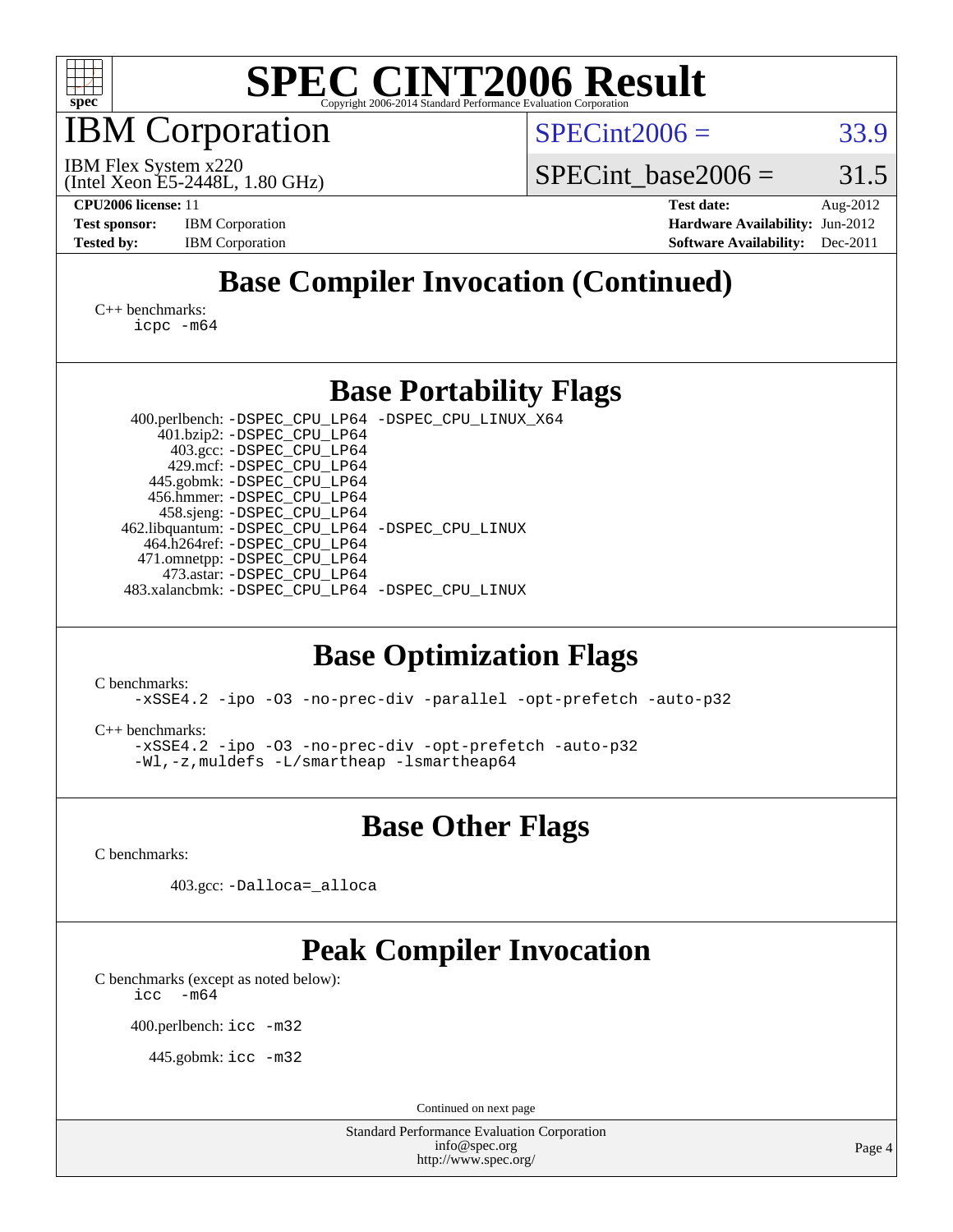

IBM Corporation

 $SPECint2006 = 33.9$  $SPECint2006 = 33.9$ 

(Intel Xeon E5-2448L, 1.80 GHz) IBM Flex System x220

SPECint base2006 =  $31.5$ 

**[CPU2006 license:](http://www.spec.org/auto/cpu2006/Docs/result-fields.html#CPU2006license)** 11 **[Test date:](http://www.spec.org/auto/cpu2006/Docs/result-fields.html#Testdate)** Aug-2012 **[Test sponsor:](http://www.spec.org/auto/cpu2006/Docs/result-fields.html#Testsponsor)** IBM Corporation **[Hardware Availability:](http://www.spec.org/auto/cpu2006/Docs/result-fields.html#HardwareAvailability)** Jun-2012 **[Tested by:](http://www.spec.org/auto/cpu2006/Docs/result-fields.html#Testedby)** IBM Corporation **[Software Availability:](http://www.spec.org/auto/cpu2006/Docs/result-fields.html#SoftwareAvailability)** Dec-2011

### **[Peak Compiler Invocation \(Continued\)](http://www.spec.org/auto/cpu2006/Docs/result-fields.html#PeakCompilerInvocation)**

464.h264ref: [icc -m32](http://www.spec.org/cpu2006/results/res2012q3/cpu2006-20120813-24205.flags.html#user_peakCCLD464_h264ref_intel_icc_a6a621f8d50482236b970c6ac5f55f93)

[C++ benchmarks \(except as noted below\):](http://www.spec.org/auto/cpu2006/Docs/result-fields.html#CXXbenchmarksexceptasnotedbelow) [icpc -m32](http://www.spec.org/cpu2006/results/res2012q3/cpu2006-20120813-24205.flags.html#user_CXXpeak_intel_icpc_4e5a5ef1a53fd332b3c49e69c3330699)

473.astar: [icpc -m64](http://www.spec.org/cpu2006/results/res2012q3/cpu2006-20120813-24205.flags.html#user_peakCXXLD473_astar_intel_icpc_64bit_fc66a5337ce925472a5c54ad6a0de310)

**[Peak Portability Flags](http://www.spec.org/auto/cpu2006/Docs/result-fields.html#PeakPortabilityFlags)**

 400.perlbench: [-DSPEC\\_CPU\\_LINUX\\_IA32](http://www.spec.org/cpu2006/results/res2012q3/cpu2006-20120813-24205.flags.html#b400.perlbench_peakCPORTABILITY_DSPEC_CPU_LINUX_IA32) 401.bzip2: [-DSPEC\\_CPU\\_LP64](http://www.spec.org/cpu2006/results/res2012q3/cpu2006-20120813-24205.flags.html#suite_peakPORTABILITY401_bzip2_DSPEC_CPU_LP64) 403.gcc: [-DSPEC\\_CPU\\_LP64](http://www.spec.org/cpu2006/results/res2012q3/cpu2006-20120813-24205.flags.html#suite_peakPORTABILITY403_gcc_DSPEC_CPU_LP64) 429.mcf: [-DSPEC\\_CPU\\_LP64](http://www.spec.org/cpu2006/results/res2012q3/cpu2006-20120813-24205.flags.html#suite_peakPORTABILITY429_mcf_DSPEC_CPU_LP64) 456.hmmer: [-DSPEC\\_CPU\\_LP64](http://www.spec.org/cpu2006/results/res2012q3/cpu2006-20120813-24205.flags.html#suite_peakPORTABILITY456_hmmer_DSPEC_CPU_LP64) 458.sjeng: [-DSPEC\\_CPU\\_LP64](http://www.spec.org/cpu2006/results/res2012q3/cpu2006-20120813-24205.flags.html#suite_peakPORTABILITY458_sjeng_DSPEC_CPU_LP64) 462.libquantum: [-DSPEC\\_CPU\\_LP64](http://www.spec.org/cpu2006/results/res2012q3/cpu2006-20120813-24205.flags.html#suite_peakPORTABILITY462_libquantum_DSPEC_CPU_LP64) [-DSPEC\\_CPU\\_LINUX](http://www.spec.org/cpu2006/results/res2012q3/cpu2006-20120813-24205.flags.html#b462.libquantum_peakCPORTABILITY_DSPEC_CPU_LINUX) 473.astar: [-DSPEC\\_CPU\\_LP64](http://www.spec.org/cpu2006/results/res2012q3/cpu2006-20120813-24205.flags.html#suite_peakPORTABILITY473_astar_DSPEC_CPU_LP64) 483.xalancbmk: [-DSPEC\\_CPU\\_LINUX](http://www.spec.org/cpu2006/results/res2012q3/cpu2006-20120813-24205.flags.html#b483.xalancbmk_peakCXXPORTABILITY_DSPEC_CPU_LINUX)

#### **[Peak Optimization Flags](http://www.spec.org/auto/cpu2006/Docs/result-fields.html#PeakOptimizationFlags)**

[C benchmarks](http://www.spec.org/auto/cpu2006/Docs/result-fields.html#Cbenchmarks):

 $400.$ perlbench:  $-xSSE4$ .  $2(pass 2)$  -prof-qen(pass 1) [-ipo](http://www.spec.org/cpu2006/results/res2012q3/cpu2006-20120813-24205.flags.html#user_peakPASS2_CFLAGSPASS2_LDCFLAGS400_perlbench_f-ipo)(pass 2) [-O3](http://www.spec.org/cpu2006/results/res2012q3/cpu2006-20120813-24205.flags.html#user_peakPASS2_CFLAGSPASS2_LDCFLAGS400_perlbench_f-O3)(pass 2) [-no-prec-div](http://www.spec.org/cpu2006/results/res2012q3/cpu2006-20120813-24205.flags.html#user_peakPASS2_CFLAGSPASS2_LDCFLAGS400_perlbench_f-no-prec-div)(pass 2) [-prof-use](http://www.spec.org/cpu2006/results/res2012q3/cpu2006-20120813-24205.flags.html#user_peakPASS2_CFLAGSPASS2_LDCFLAGS400_perlbench_prof_use_bccf7792157ff70d64e32fe3e1250b55)(pass 2) [-opt-prefetch](http://www.spec.org/cpu2006/results/res2012q3/cpu2006-20120813-24205.flags.html#user_peakCOPTIMIZE400_perlbench_f-opt-prefetch) [-ansi-alias](http://www.spec.org/cpu2006/results/res2012q3/cpu2006-20120813-24205.flags.html#user_peakCOPTIMIZE400_perlbench_f-ansi-alias) 401.bzip2: [-xSSE4.2](http://www.spec.org/cpu2006/results/res2012q3/cpu2006-20120813-24205.flags.html#user_peakPASS2_CFLAGSPASS2_LDCFLAGS401_bzip2_f-xSSE42_f91528193cf0b216347adb8b939d4107)(pass 2) [-prof-gen](http://www.spec.org/cpu2006/results/res2012q3/cpu2006-20120813-24205.flags.html#user_peakPASS1_CFLAGSPASS1_LDCFLAGS401_bzip2_prof_gen_e43856698f6ca7b7e442dfd80e94a8fc)(pass 1) [-ipo](http://www.spec.org/cpu2006/results/res2012q3/cpu2006-20120813-24205.flags.html#user_peakPASS2_CFLAGSPASS2_LDCFLAGS401_bzip2_f-ipo)(pass 2) [-O3](http://www.spec.org/cpu2006/results/res2012q3/cpu2006-20120813-24205.flags.html#user_peakPASS2_CFLAGSPASS2_LDCFLAGS401_bzip2_f-O3)(pass 2) [-no-prec-div](http://www.spec.org/cpu2006/results/res2012q3/cpu2006-20120813-24205.flags.html#user_peakCOPTIMIZEPASS2_CFLAGSPASS2_LDCFLAGS401_bzip2_f-no-prec-div) [-prof-use](http://www.spec.org/cpu2006/results/res2012q3/cpu2006-20120813-24205.flags.html#user_peakPASS2_CFLAGSPASS2_LDCFLAGS401_bzip2_prof_use_bccf7792157ff70d64e32fe3e1250b55)(pass 2) [-auto-ilp32](http://www.spec.org/cpu2006/results/res2012q3/cpu2006-20120813-24205.flags.html#user_peakCOPTIMIZE401_bzip2_f-auto-ilp32) [-opt-prefetch](http://www.spec.org/cpu2006/results/res2012q3/cpu2006-20120813-24205.flags.html#user_peakCOPTIMIZE401_bzip2_f-opt-prefetch) [-ansi-alias](http://www.spec.org/cpu2006/results/res2012q3/cpu2006-20120813-24205.flags.html#user_peakCOPTIMIZE401_bzip2_f-ansi-alias) 403.gcc: [-xSSE4.2](http://www.spec.org/cpu2006/results/res2012q3/cpu2006-20120813-24205.flags.html#user_peakCOPTIMIZE403_gcc_f-xSSE42_f91528193cf0b216347adb8b939d4107) [-ipo](http://www.spec.org/cpu2006/results/res2012q3/cpu2006-20120813-24205.flags.html#user_peakCOPTIMIZE403_gcc_f-ipo) [-O3](http://www.spec.org/cpu2006/results/res2012q3/cpu2006-20120813-24205.flags.html#user_peakCOPTIMIZE403_gcc_f-O3) [-no-prec-div](http://www.spec.org/cpu2006/results/res2012q3/cpu2006-20120813-24205.flags.html#user_peakCOPTIMIZE403_gcc_f-no-prec-div) [-inline-calloc](http://www.spec.org/cpu2006/results/res2012q3/cpu2006-20120813-24205.flags.html#user_peakCOPTIMIZE403_gcc_f-inline-calloc) [-opt-malloc-options=3](http://www.spec.org/cpu2006/results/res2012q3/cpu2006-20120813-24205.flags.html#user_peakCOPTIMIZE403_gcc_f-opt-malloc-options_13ab9b803cf986b4ee62f0a5998c2238) [-auto-ilp32](http://www.spec.org/cpu2006/results/res2012q3/cpu2006-20120813-24205.flags.html#user_peakCOPTIMIZE403_gcc_f-auto-ilp32)  $429$ .mcf: basepeak = yes 445.gobmk: [-xSSE4.2](http://www.spec.org/cpu2006/results/res2012q3/cpu2006-20120813-24205.flags.html#user_peakPASS2_CFLAGSPASS2_LDCFLAGS445_gobmk_f-xSSE42_f91528193cf0b216347adb8b939d4107)(pass 2) [-prof-gen](http://www.spec.org/cpu2006/results/res2012q3/cpu2006-20120813-24205.flags.html#user_peakPASS1_CFLAGSPASS1_LDCFLAGS445_gobmk_prof_gen_e43856698f6ca7b7e442dfd80e94a8fc)(pass 1) [-prof-use](http://www.spec.org/cpu2006/results/res2012q3/cpu2006-20120813-24205.flags.html#user_peakPASS2_CFLAGSPASS2_LDCFLAGS445_gobmk_prof_use_bccf7792157ff70d64e32fe3e1250b55)(pass 2) [-ansi-alias](http://www.spec.org/cpu2006/results/res2012q3/cpu2006-20120813-24205.flags.html#user_peakCOPTIMIZE445_gobmk_f-ansi-alias) 456.hmmer: [-xSSE4.2](http://www.spec.org/cpu2006/results/res2012q3/cpu2006-20120813-24205.flags.html#user_peakCOPTIMIZE456_hmmer_f-xSSE42_f91528193cf0b216347adb8b939d4107) [-ipo](http://www.spec.org/cpu2006/results/res2012q3/cpu2006-20120813-24205.flags.html#user_peakCOPTIMIZE456_hmmer_f-ipo) [-O3](http://www.spec.org/cpu2006/results/res2012q3/cpu2006-20120813-24205.flags.html#user_peakCOPTIMIZE456_hmmer_f-O3) [-no-prec-div](http://www.spec.org/cpu2006/results/res2012q3/cpu2006-20120813-24205.flags.html#user_peakCOPTIMIZE456_hmmer_f-no-prec-div) [-unroll2](http://www.spec.org/cpu2006/results/res2012q3/cpu2006-20120813-24205.flags.html#user_peakCOPTIMIZE456_hmmer_f-unroll_784dae83bebfb236979b41d2422d7ec2) [-auto-ilp32](http://www.spec.org/cpu2006/results/res2012q3/cpu2006-20120813-24205.flags.html#user_peakCOPTIMIZE456_hmmer_f-auto-ilp32) [-ansi-alias](http://www.spec.org/cpu2006/results/res2012q3/cpu2006-20120813-24205.flags.html#user_peakCOPTIMIZE456_hmmer_f-ansi-alias) 458.sjeng: [-xSSE4.2](http://www.spec.org/cpu2006/results/res2012q3/cpu2006-20120813-24205.flags.html#user_peakPASS2_CFLAGSPASS2_LDCFLAGS458_sjeng_f-xSSE42_f91528193cf0b216347adb8b939d4107)(pass 2) [-prof-gen](http://www.spec.org/cpu2006/results/res2012q3/cpu2006-20120813-24205.flags.html#user_peakPASS1_CFLAGSPASS1_LDCFLAGS458_sjeng_prof_gen_e43856698f6ca7b7e442dfd80e94a8fc)(pass 1) [-ipo](http://www.spec.org/cpu2006/results/res2012q3/cpu2006-20120813-24205.flags.html#user_peakPASS2_CFLAGSPASS2_LDCFLAGS458_sjeng_f-ipo)(pass 2) [-O3](http://www.spec.org/cpu2006/results/res2012q3/cpu2006-20120813-24205.flags.html#user_peakPASS2_CFLAGSPASS2_LDCFLAGS458_sjeng_f-O3)(pass 2) [-no-prec-div](http://www.spec.org/cpu2006/results/res2012q3/cpu2006-20120813-24205.flags.html#user_peakPASS2_CFLAGSPASS2_LDCFLAGS458_sjeng_f-no-prec-div)(pass 2) [-prof-use](http://www.spec.org/cpu2006/results/res2012q3/cpu2006-20120813-24205.flags.html#user_peakPASS2_CFLAGSPASS2_LDCFLAGS458_sjeng_prof_use_bccf7792157ff70d64e32fe3e1250b55)(pass 2) [-unroll4](http://www.spec.org/cpu2006/results/res2012q3/cpu2006-20120813-24205.flags.html#user_peakCOPTIMIZE458_sjeng_f-unroll_4e5e4ed65b7fd20bdcd365bec371b81f)

Continued on next page